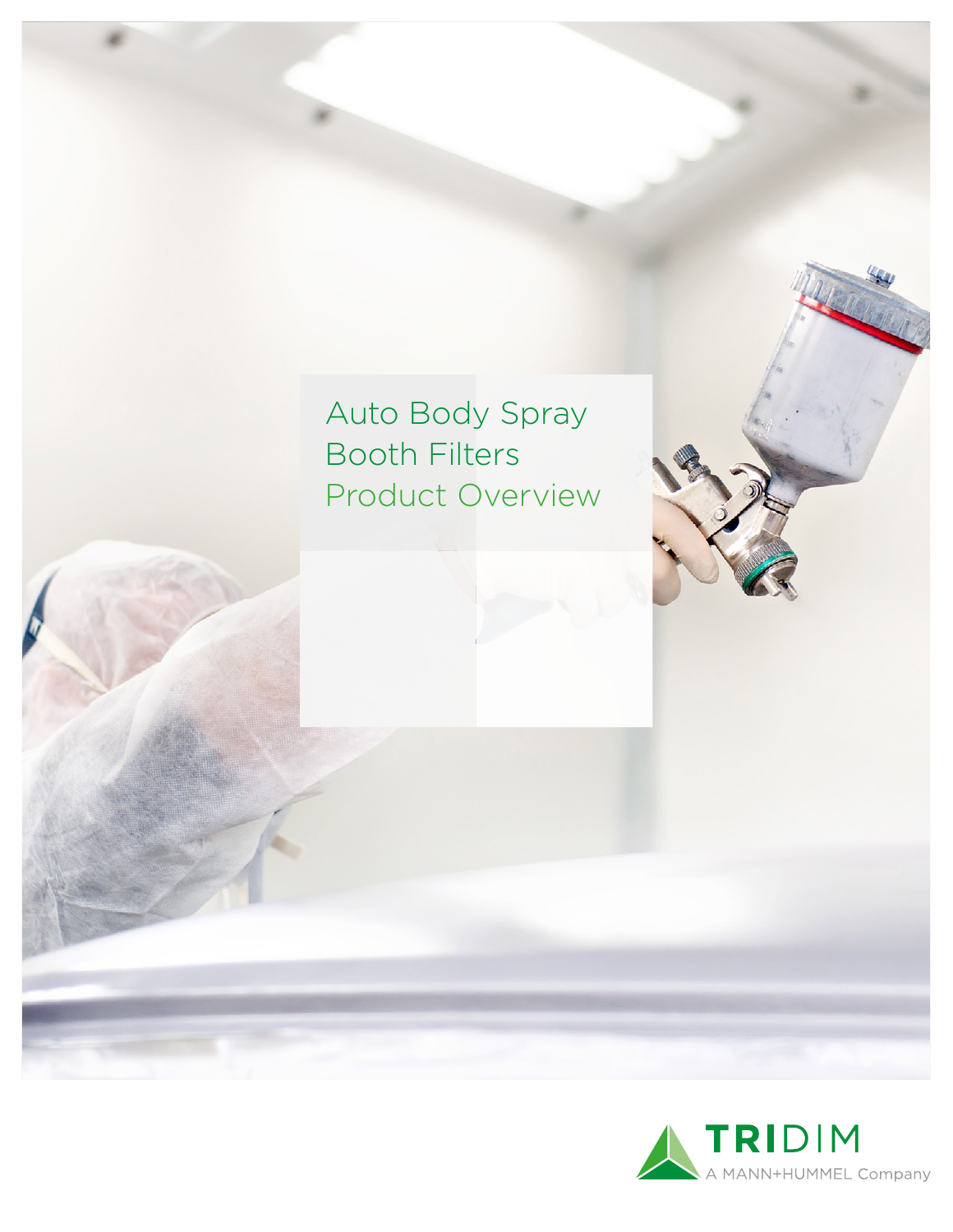# Intake filters For spray booths



# **TD 700-8™ DIFFUSION MEDIA AND PANELS**

Designed to meet and exceed the high performance demands of today's high tech finishes and laminar flow spray booths. Features include:

- **Efficiency of 99% on >5 micron** size particles
- Initial resistance of 0.20" W.G. @ 100 FPM
- Available in rolls, pads and panels



### **TR-1™ DIFFUSION MEDIA AND PANELS**

Used in paint booth air make-up systems, the TR-1 is engineered with a progressive density media that is treated with an exclusive tackifier. Features include:

- **Efficiency of >95% on 10 micron** sized particles
- Initial resistance 0.09" W.G.  $\omega$ 100 FPM for media pads or rolls



### **TRI-DEK® 3/67 PANELS AND LINKS**

Multi-denier, depth-loading panel filter that utilizes two distinctive tackifiers to offer high particle retention and a long service life. Features include:

- **MERV 6 efficiency**
- Self sealing to eliminate air bypass



# **PRE-FILTERS**

Tri-Dim offers a variety of filters for use as a pre-filter: Tri-Dek® blanket media, Tri-Dek® panels, Tri-Cube™cube filters and Syn-Pac™ extended surface bag filters.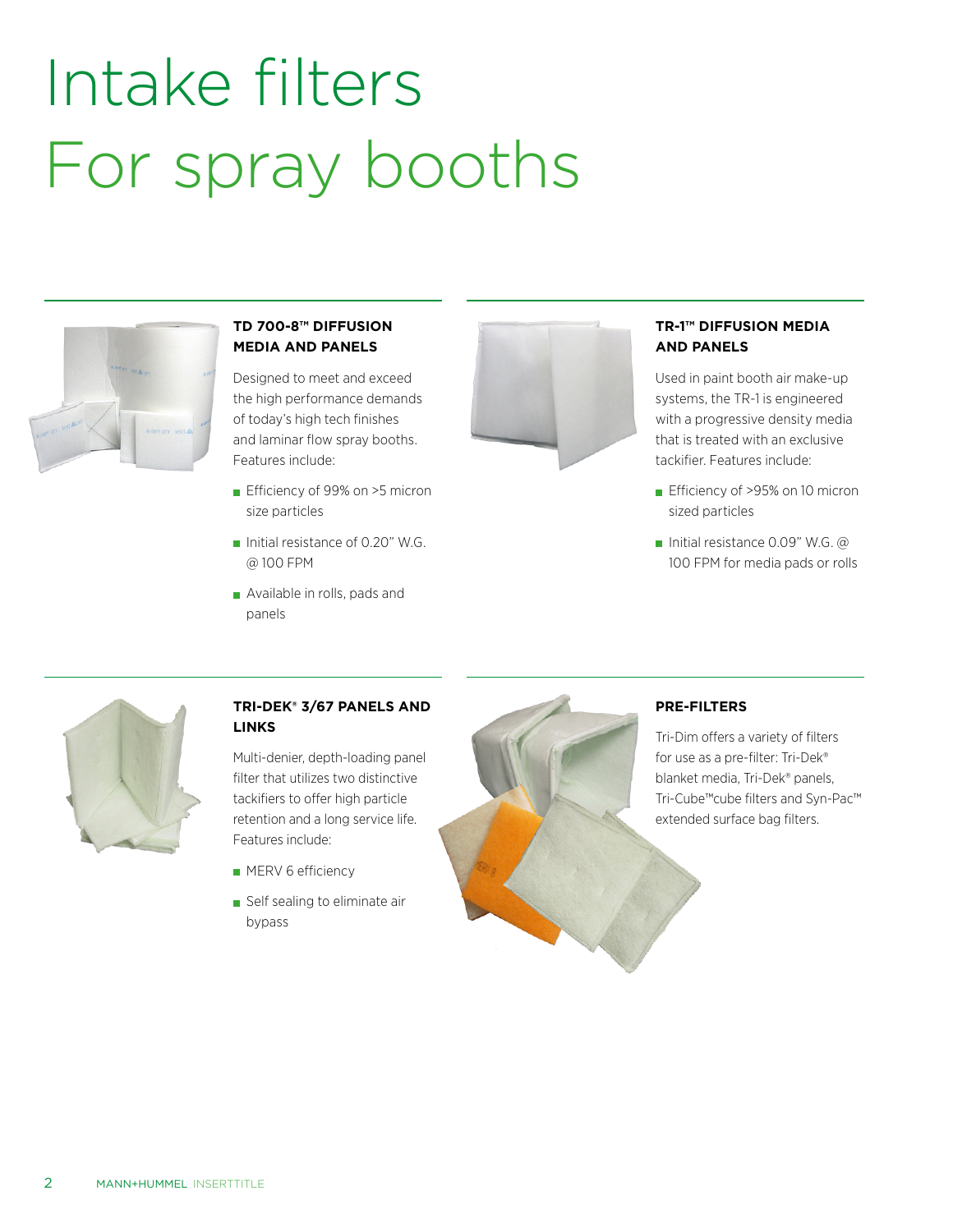# Exhaust filters For spray booths



# **PA 201™ FIBERGLASS ARRESTOR MEDIA**

Utilized to remove overspray in modern spray operations.

Features include:

- 99.3% average removal efficiency
- 2700 grams paint holding capacity (20 x 20 pad)
- 0.02"WG initial resistance at 148 FPM



#### **TRI-GUARD™ POLYESTER ARRESTOR MEDIA**

Developed especially for use in exhaust systems of paint booths.

Features include:

- **Polyester media available in rolls** or pads
- 99.6% average removal efficiency
- 2100 grams paint holding capacity (20 x 20 Pad)



#### **TRI-GUARD II PAPER AND PAPER/POLY ARRESTOR MEDIA**

A broad range of products that provide the correct solution for your application. Options include:

- Available with or without polyester backing
- **Multiple layers of slit and expand** paper
- $\blacksquare$  High efficiency and high paint holding



#### **EXTENDED SURFACE FILTERS**

Tri-Dim offers a wide range of extended surface filters for the removal of paint and other finishes from the air stream. Options include:

- Bag filters fiberglass, synthetic, hybrid
- Cube filters multi-pocket, with header, etc